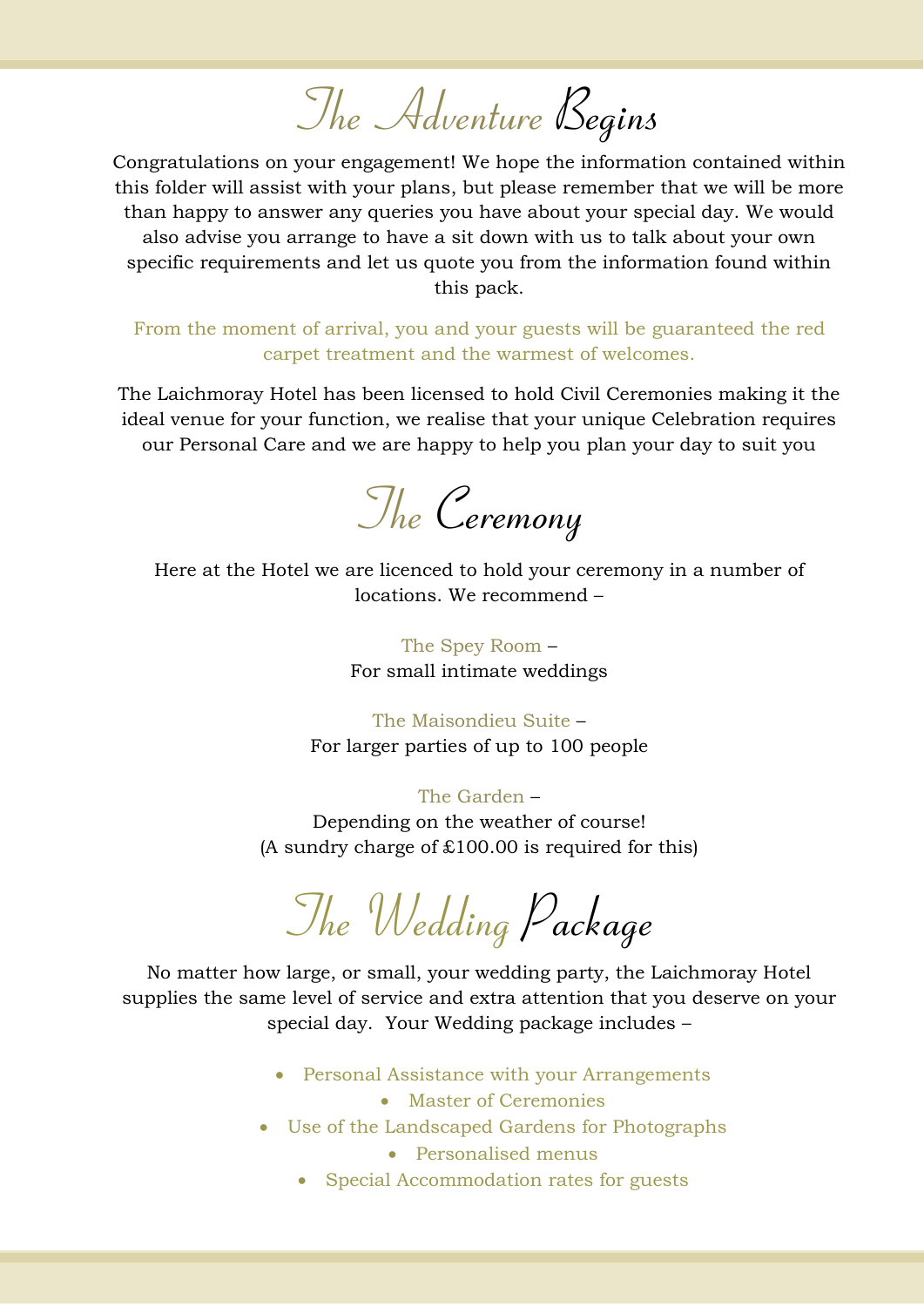# *The Wedding Day Tariff*

#### Wedding Receptions-

Marriage ceremony in the Maisondieu Suite followed by Dinning on the balcony area, this includes the use of the gardens.

| £450.00 | 60 or more Adults   |
|---------|---------------------|
| £550.00 | 40 to 60 adults     |
| £650.00 | Less than 40 adults |

## Small Wedding Parties –

Marriage ceremony in the Spey room followed by Private dining with no dance (This still includes use of the gardens).

> £150.00 10 to 20 Adults in the Moray Room £250.00 20 to 35 Adults in the Main Restaurant

## Wedding dances –

Dances are held in the Maisondieu Suite, tariffs vary throughout the year and are dependent on guest numbers and catering requirements. As a guide we would recommend the maximum capacity of the hall to be 200 people.

> £200.00 - £400.00 Fridays £400.00 - £600.00 Saturdays

*Our rooms are just too cosy*

## Accommodation rates –

Here at the Laichmoray we believe in making your day enjoyable for you. So let us take care of the accommodation side of your special day. Simply tell your guests looking for accommodation to get in touch, making themselves known as your guests and we shall give special reduced prices.

Double Rooms £95.00 per room/per night Single Rooms £75.00 per room/per night

All accommodation tariffs come inclusive of a full Scottish breakfast, cooked to order, served alongside a continental buffet complete with a selection of juices.

#### Your Room-

For the Bride & Groom we can offer our Executive Double. This newly refurbished room is situated at the front of the top of the hotel overlooking Elgin. Being our largest room in the hotel we can guarantee you will be comfy in our King sized bed and luxurious spacious bathroom.

Accommodation for Bride & Groom £130.00 bed and breakfast included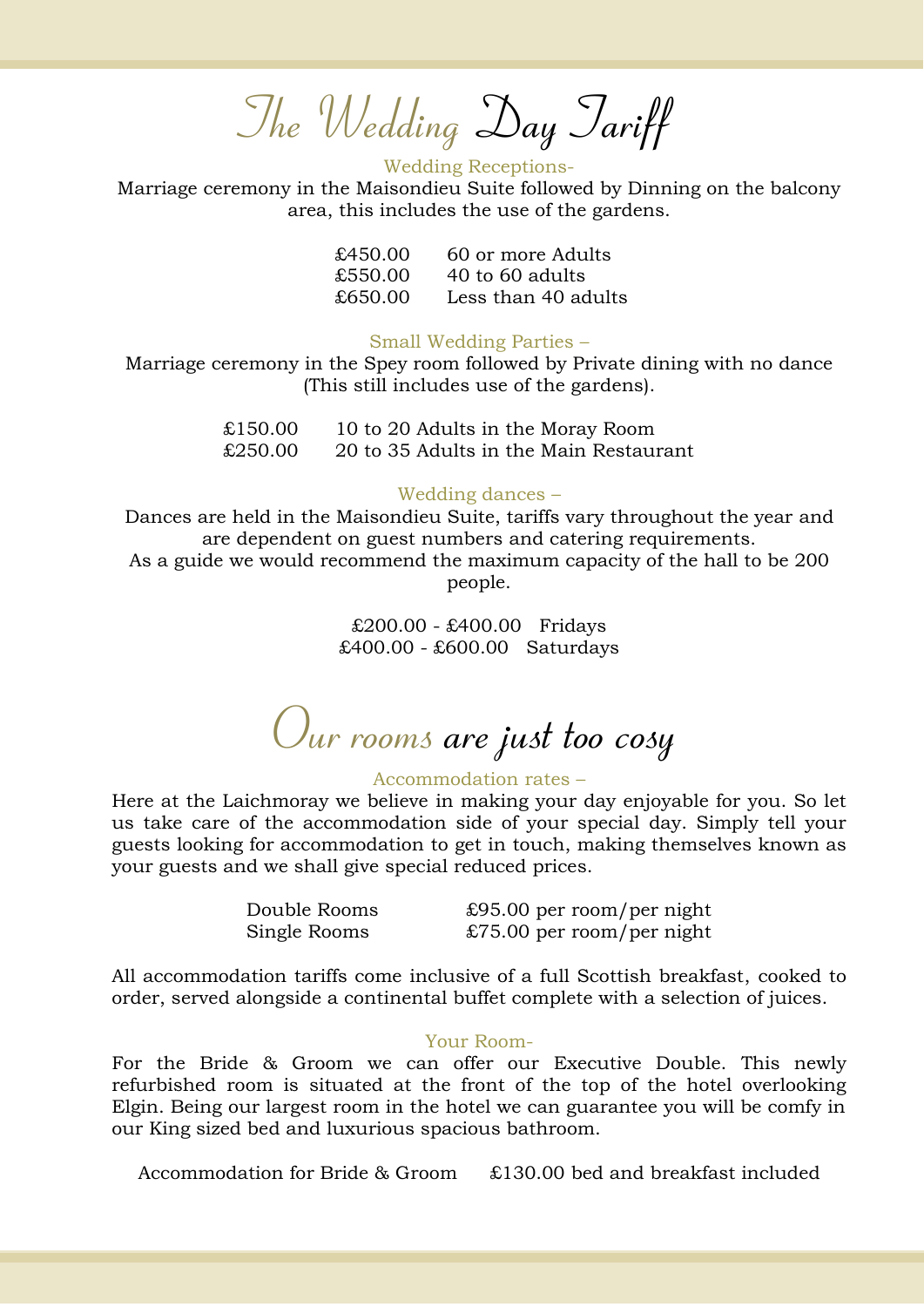*Refreshments on Your Day*

From the moment you officially become Husband and Wife your team of servers will be on hand to offer your guest an arrangement of drinks, selected by yourselves before your special day, to start the celebrations.

For an arrival drink we would recommend any of the following –

- Champagne
- Sparkling Wine
- Bucks Fizz
- Corona (perfect on a hot day in the garden!)

Wine with the meal –

- Red Wine
- White Wine
- Rose Wine
- Sparkling wine

We will be happy to assist you in choosing suitable wines from our extensive Wine list.

Toast Drinks-

- Champagne
- Choice of Wines
- Sparkling Wine
- Choice drink or liquors from the bar

*Canapés on arrival*

Served after the ceremony while your guest mingle, allowing you time to yourselves to get the Bridal photographs taken in our landscaped gardens to the back of the hotel. A choice of canapés are charged at £5.00 per person -

Pate & Oatcakes Smoked Salmon Mousse Sweet pepper & chive tart

*Evening Buffet*

Usually served around 9:30pm, the evening buffet gives you a chance to cater for your guests who are attending the dance but not the dinner served earlier on. We have a range of suggestions for your evening buffet –

- £5.50 Homemade Stovies
- £6.25 Tea/Coffee, sandwiches
- £8.25 Tea/Coffee, sandwiches & Sausage rolls
- £9.50 Tea/Coffee, sandwiches, sausage rolls & vol au vents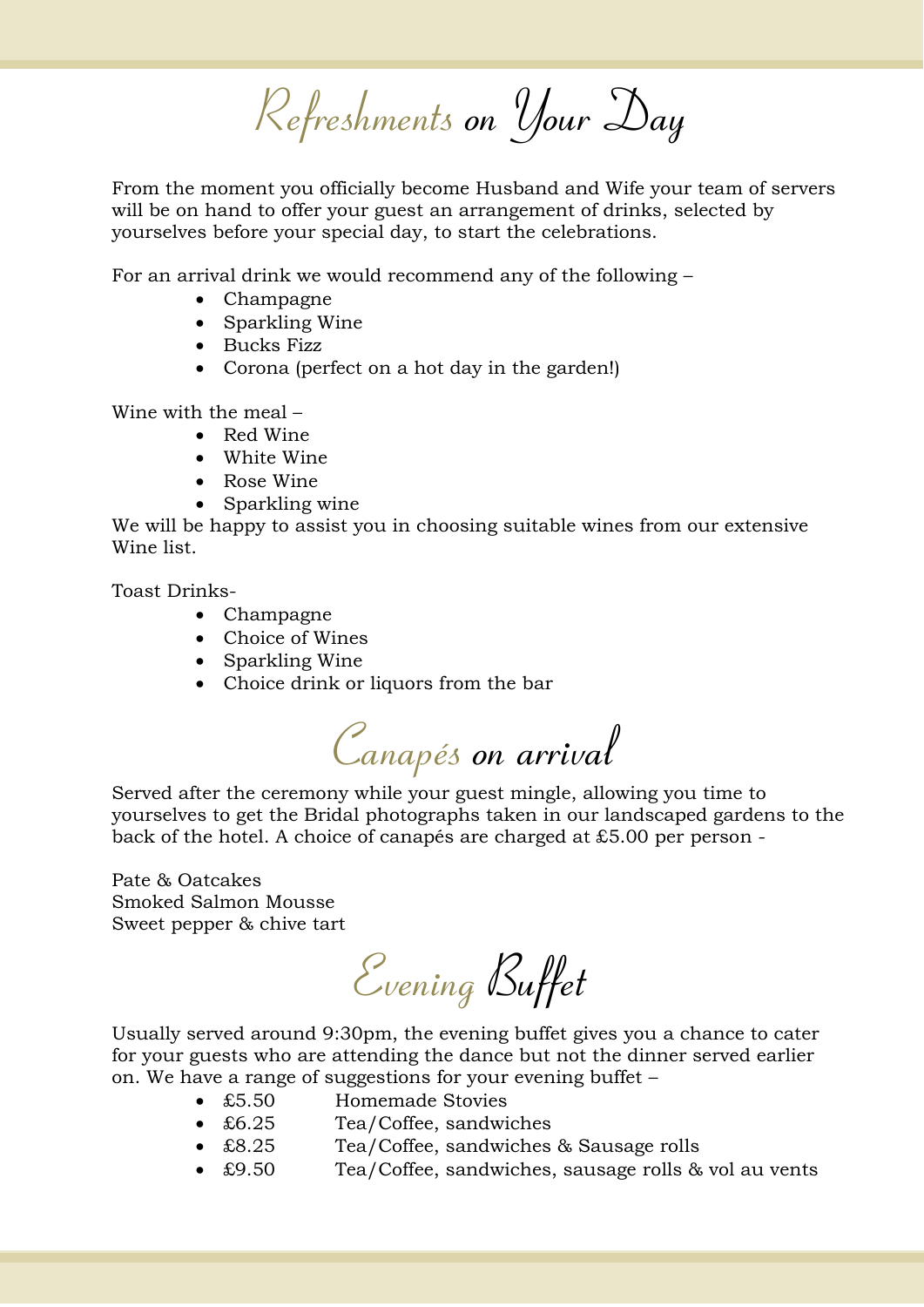*Wedding Reception Menus*

Your choice of Menu can be altered to suit your individual tastes and dietary requirements. Below please find sample menus and alternative suggestions:

*Suggested Menu Choice A- £36.00 per person*

1 choice per course

Golden Vegetable Soup ~

Traditional roast breast of chicken with oatmeal stuffing Served with baby vegetables and potatoes

~ Trio of Sweets (Choux profiterole with chocolate sauce, mini berry meringue and cheesecake)

> ~ Freshly brewed coffee With after dinner mints

*Suggested Menu Choice B- £38.75 per person*

Choice of starters / 1 hot main & 1 cold Main

Golden Vegetable Soup

Half Iced melon with orange sorbet

**~**

Traditional roast breast of chicken with oatmeal stuffing Served with baby vegetables and potatoes

Cold Larder Platter: Home cooked Gammon with seasonal Salad **~**

Trio of Sweets (Choux profiterole with chocolate sauce, mini berry meringue and cheesecake) **~**

> Freshly brewed coffee With after dinner mints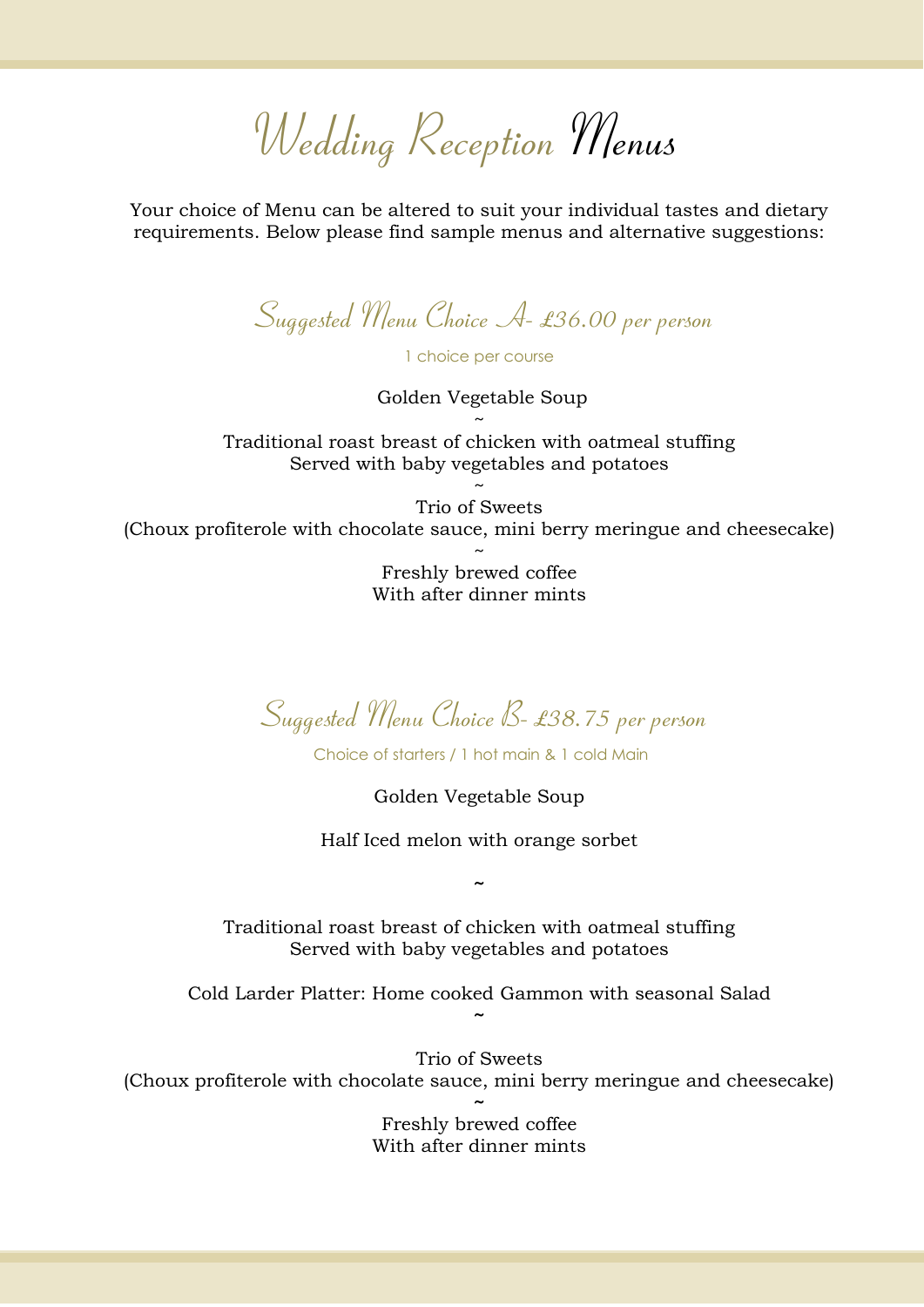*Suggested Menu Choice C- £42.75 per person*

Choice of starters / 2 hot mains & 1 cold Main

Cream of parsnip soup

Haggis bites with wholegrain mustard mayonnaise

~ Traditional roast breast of chicken with oatmeal stuffing Served with baby vegetables and potatoes

Feather blade of beef with bordelaise sauce & Yorkshire pudding Served with baby vegetables and potatoes

Cold platter: Steamed Darne of salmon with a lemon and dill dressing

~ Trio of sweets (Choux profiterole with chocolate sauce, mini berry meringue and cheesecake)

> ~ Freshly brewed coffee With after dinner mints

*Alternative Choices*

(To be priced on request)

| Alternative Soup |                    |                                 |
|------------------|--------------------|---------------------------------|
| Lentil & Ham     | Carrot & Coriander | Cream of Tomato                 |
| Tattie & Leek    | Cream of mushroom  | Butternut Squash & Sweet Potato |

Alternative Starters Smoked mackerel pate Prawn cocktail

Chicken liver pate Smoked salmon with lemon mayonnaise and capers

Alternative Main Course Roast Sirloin of beef with tarragon jus Roast loin of pork stuffed with black pudding with a cider sauce Haggis stuffed chicken with a peppercorn sauce Supreme of Chicken wrapped in bacon with a wholegrain mustard sauce

Alternative Desserts Cheesecake Flavours Sticky toffee pudding Vanilla Fudge Raspberry Pavlova Lemon & Lime Salted caramel profiteroles Strawberries & cream

Cheeseboard & crackers Raspberry & white chocolate

*Children's 3 course meal £13.00 per person*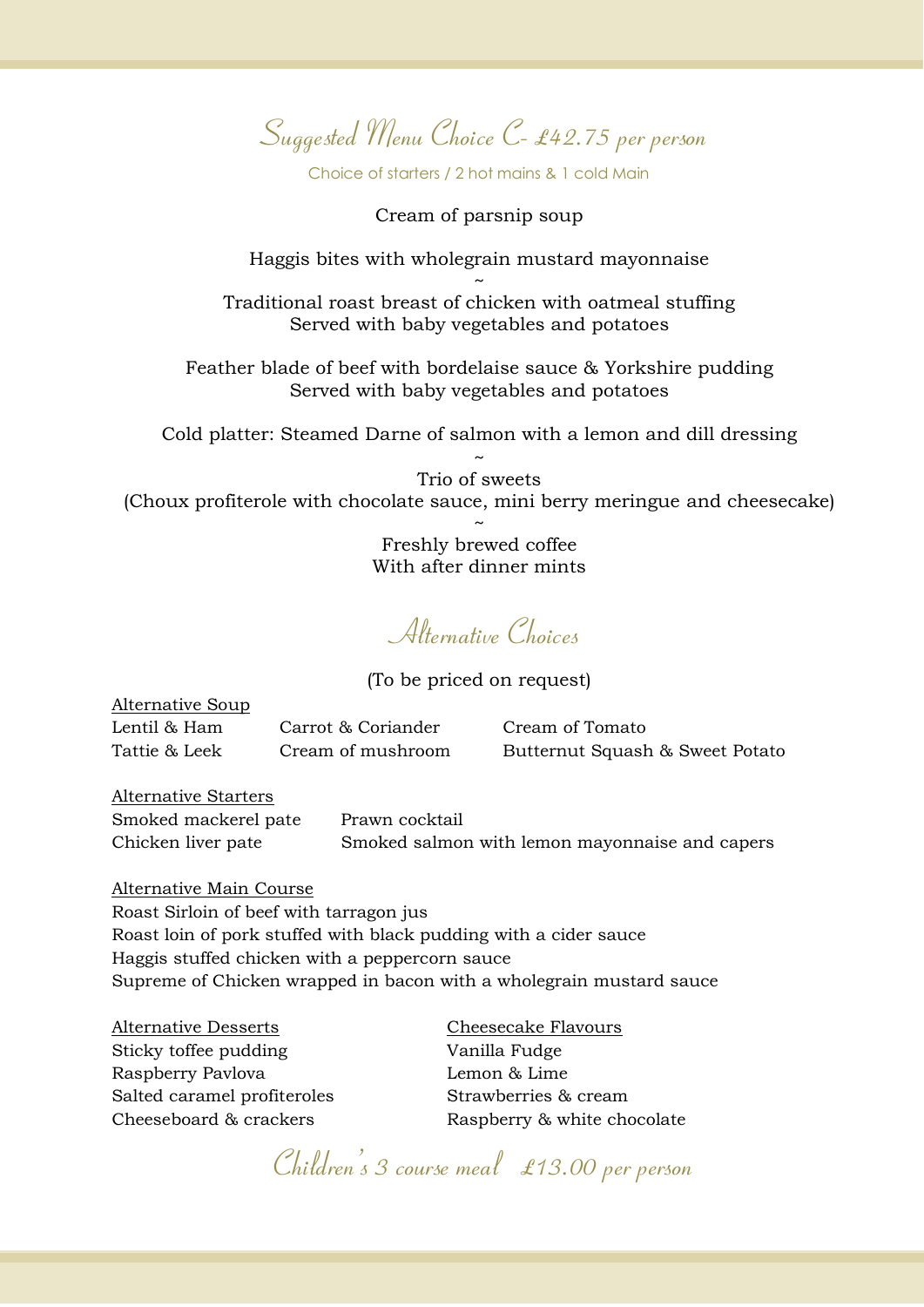*Save the number!*

*Band List*

Diamond Skies Entertainment Facebook Wonderland 07949 056378 Three card trick [www.coastentertainments.co.uk](http://www.coastentertainments.co.uk/) Double Scotch 07516 977424 Dark Horse 07907 578566

*Disco*

Fat Willy's Disco 01343 820555 Paul T 07800 764553 Moray Mobile Disco<br> [steve@moraymobiledisco.co.uk](mailto:steve@moraymobiledisco.co.uk)

*Photographers*

Megan Jack Fledgling photography 07775 524687 Studio Marly (photo/videographer) 07999 339981 Ken Grant Photography **67719** 308519 Studio 8 Photography 2007748 151871

*Venue Styling* 

Dream Events 07584 307114 Highland Occasions by Design 01807 590327 Seating Styles 6. 201542 880166

*Luxury Rental Cars*

Speyside Executive car hire 01340 831302 GLM Motors **61343 555157** Kinloss Luxury private Hire 01343 850061 R & D Wedding Cars

*Florists*

Room to Bloom 01343 548677 Blossoms 01343 812762 Bay Tree Florists 01343 551488

*Pipers*

David Grant 01343 842570 Calum (Spud) Fraser 01479 872337 Gary Wilson 01340 831824 Thistle Piping 07941 210041 Piping Hot Wedding Events 07771 392170

| meganjackphotography@outlook.com |  |  |  |
|----------------------------------|--|--|--|
|                                  |  |  |  |